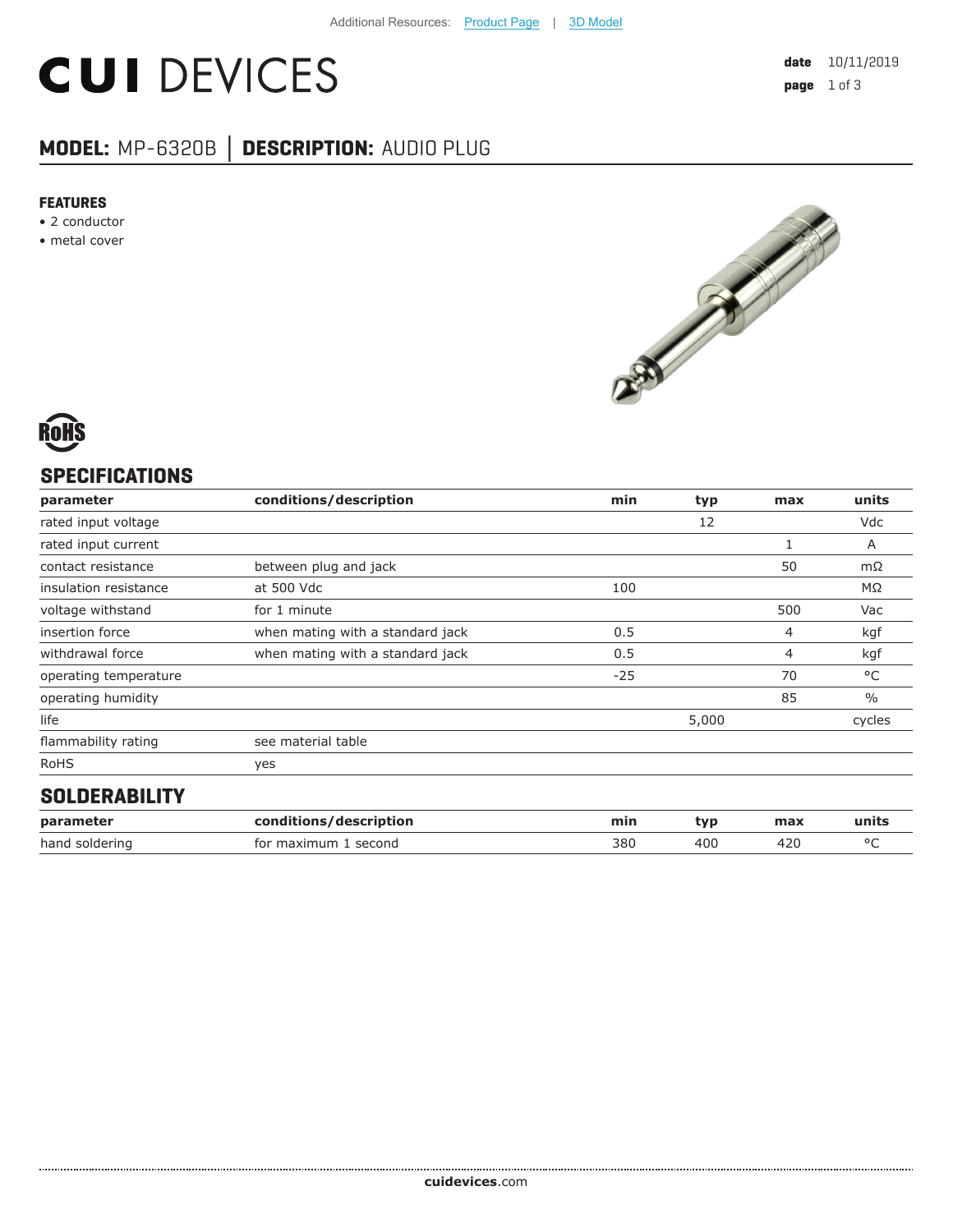### **MECHANICAL DRAWING**

units: mm tolerance: X≤1.0: ±0.1 mm 1.0<X≤6.0: ±0.2 mm 6.0<X≤12.0: ±0.3 mm 12.0<X≤25.0: ±0.4 mm X>25.0: ±0.5 mm unless otherwise noted

| ITEM          | <b>DESCRIPTION</b> | MATERIAL     | PLATING/COLOR |
|---------------|--------------------|--------------|---------------|
|               | tip                | brass        | nickel        |
| $\mathcal{L}$ | insulator          | ABS (UL94HB) | black         |
| 3             | sleeve             | brass        | nickel        |
| 4             | crimp contact      | brass        | nickel        |
| 5             | cover              | brass        | nickel        |
| 6             | plastic tube       | PF           | natural       |